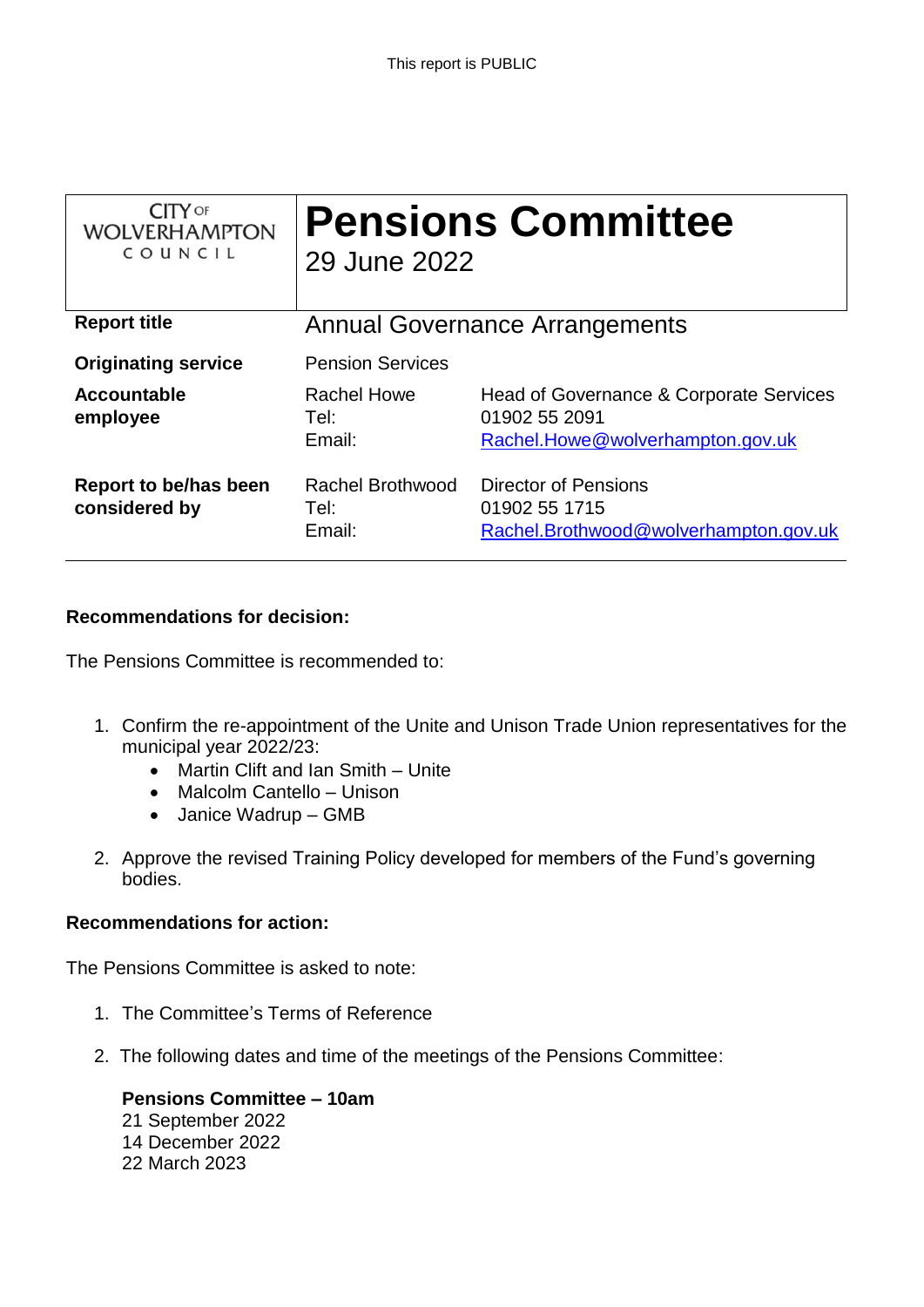# **1.0 Purpose**

1.1 To seek approval for the Annual Governance matters of Pensions Committee, ensuring effective due diligence in decision making through regular review of delegated powers, terms of reference and the continued engagement of the Fund's stakeholders on its governing bodies.

# **2.0 Pensions Committee Terms of Reference**

- 2.1 In accordance with best practice, the Fund, in conjunction with the Chair of Committee, has reviewed the Terms of Reference for Pensions Committee to ensure they remain effective, and compliant with the changing regulatory environment in which the Fund operates. The Terms of Reference have been drafted to support effective and efficient decision making with transparent accountability to the Fund's stakeholders.
- 2.2 In consideration of forthcoming regulatory guidance, the Terms of Reference have been reviewed to ensure they remain fit for purpose but have not been amended this year, but will undergo a full review where required in response to change and on publication of relevant guidance.

# **3.0 Appointment of Trade Union Observer Representatives**

- 3.1 Trade Union member representatives are invited to sit on the Committee to represent the Pension Fund members. Trade Union Representatives are invited observers, they may participate in debate, but hold no voting rights on the matters presented. Further details with regards to the role of Trade Union representatives are included in the Fund's Representation Policy (Appendix A).
- 3.2 Following receipt of nominations from the Trade Unions, the Committee is asked to;
	- confirm the reappointment of the following Trade Union observer representatives to the Pensions Committee for the 2022/2023 Municipal Year:
		- Martin Clift and Ian Smith Unite
		- Malcolm Cantello Unison
		- Janice Wadrup GMB

#### **4.0 Representation Policy**

- 4.1 In accordance with best practice and based on recommendation by the Scheme Advisory Board's (SAB) Good Governance review, the Fund has established a policy for representation of scheme members and non-administering authorities on its governing bodies.
- 4.2 The policy was formally adopted at the meeting on 23 June 2021, since that time there has been no change to the governing body membership categories or size. The policy has been updated to note changes in working practices (including the change to the Committee's quorum agreed in December 2021).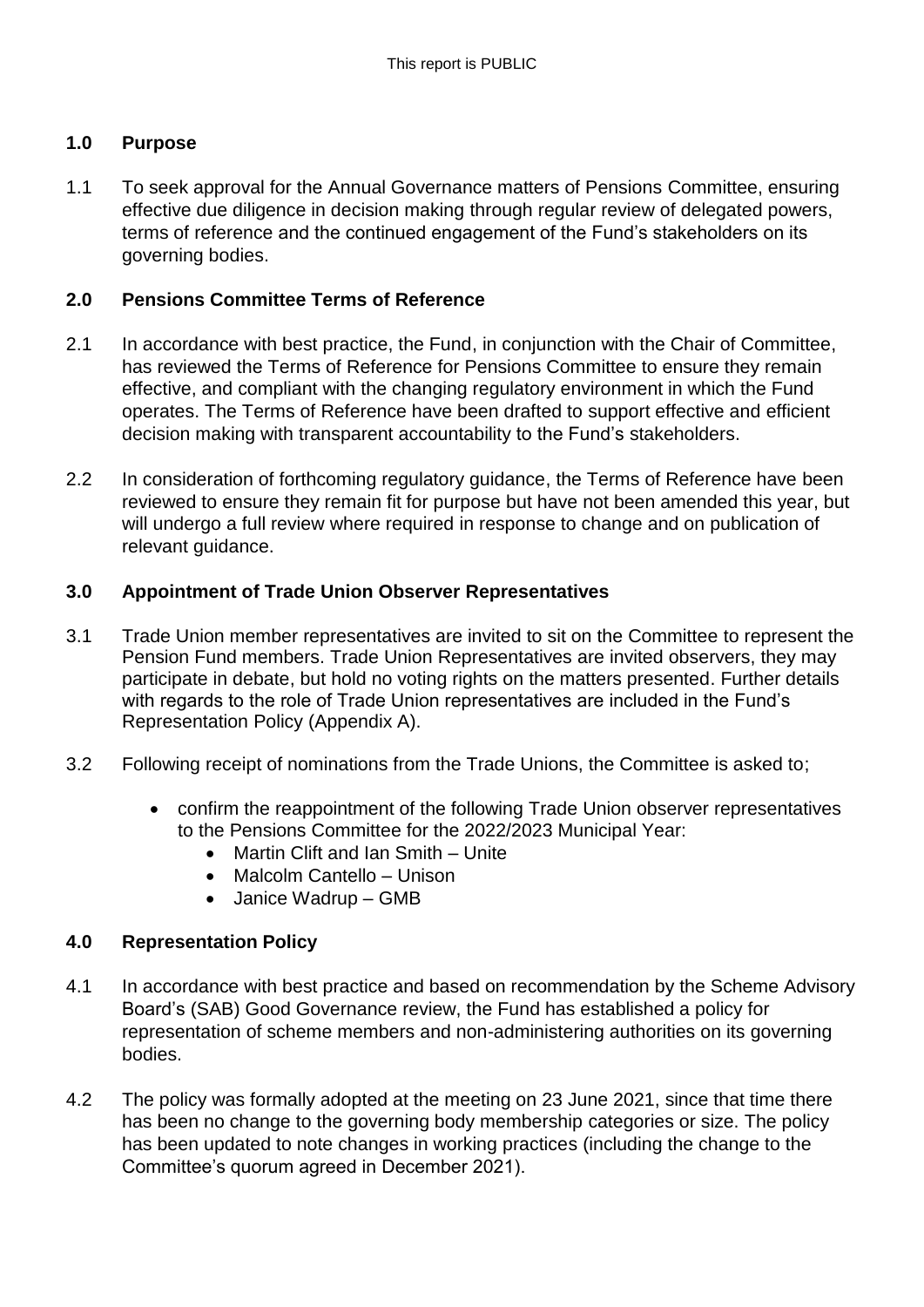4.3 The Representation Policy of the Fund aims to ensure a broad representation of the Fund's employers and members, having representation from across employer groups on the Pension Board together with Trade Union members representing all categories of members including pensioner members, of whom there are 2 in the Trade Union observers on Committee.

# **5.0 Governing Bodies Training Policy**

- 5.1 The West Midlands Pension Fund believes a well governed scheme is led from the top, by its governing bodies and decision makers. To support the members of those bodies in their roles, equipping them with the knowledge and understanding of relevant issues, the Fund has established a formal training policy which details the minimum requirements expected of governing body members, to support and enable policy decision and oversight of implementation, where delegated.
- 5.2 The training policy has been developed in accordance with the Chartered Institute of Public Finance and Accountancy (CIPFA)'s Code of Practice on Knowledge and Skills, which covers knowledge requirements for both governing body members and officers and the potential requirements which are anticipated from both the Pensions Regulator's Draft Single Code of Practice and the draft recommendations included in the SAB's Good Governance review. The Fund will continue to review and update its policy and where required, further updates will be presented to the Committee for approval as necessary.
- 5.3 Recognising the importance of training in the developing landscape of the Scheme, the Fund has included details on the training requirements of the governing bodies within its Governance Compliance Statement. The Fund reviews its training policy on an annual basis to ensure it remains compliant with best practice and delivers a comprehensive suite of opportunities for governing body members to develop knowledge and understanding.
- 5.4 Committee are asked to consider and approve the training policy, included at Appendix B.

# **6.0 Dates and Times of Meetings for 2022/23**

6.1 The Committee are asked to note the following dates and times of meetings of the Committee for the remainder of the current Municipal Year:

**Pensions Committee – 10am** September 2022 December 2022 March 2023

6.2 The Local Pensions Board also meet four times a year, meetings continue to be held two to four weeks after Pensions Committee, when outcomes from the Committee, together with any matters the Committee would like the Board to consider, are raised. Any points raised by the Board for consideration by the Committee will be reported to the Committee for consideration no later than the next scheduled Committee meeting.